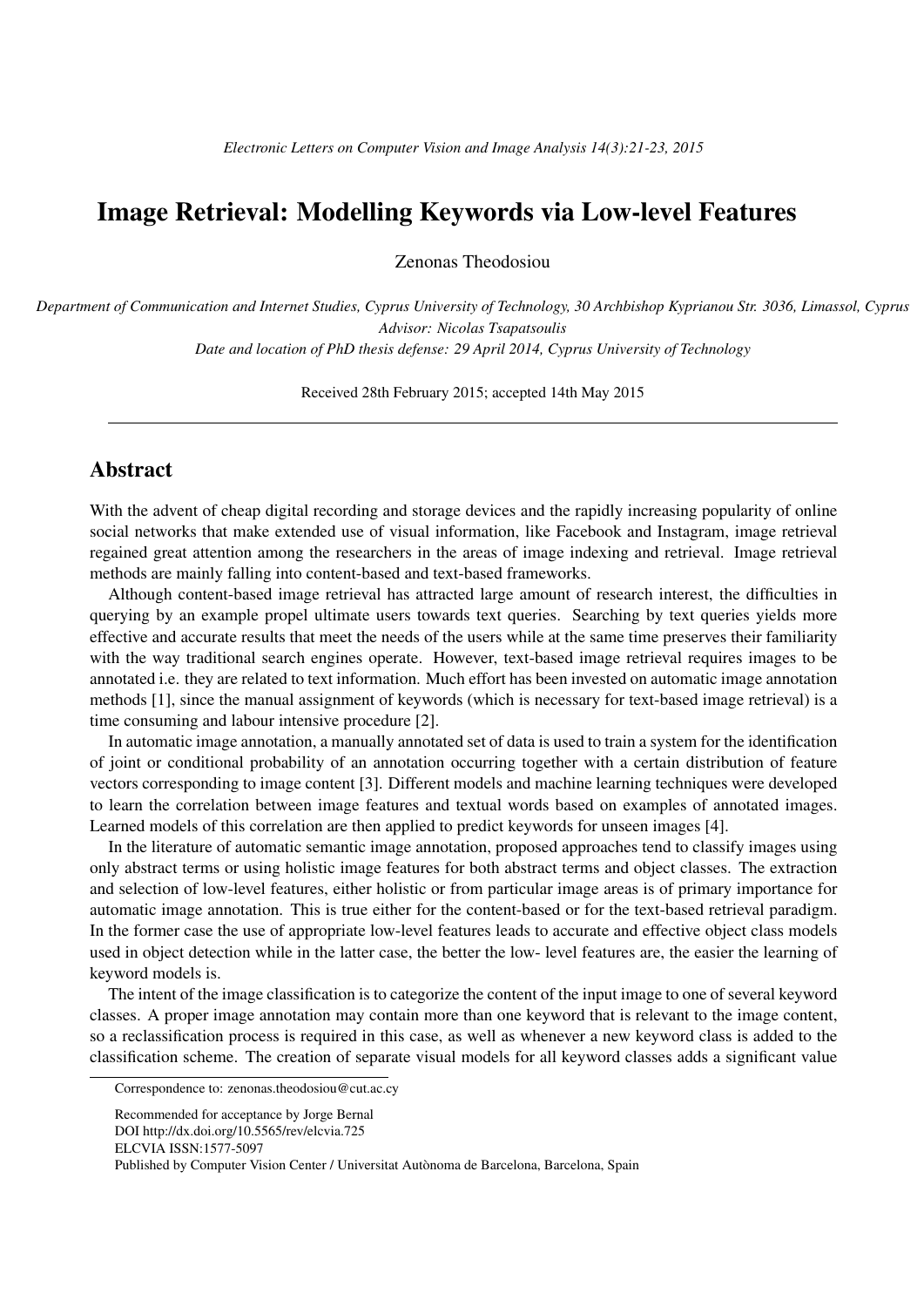in automatic image annotation since several keywords can be assigned to the input image. As the number of keyword classes increases the number of keywords assigned to the images also increases too and there is no need for reclassification. However, the keyword modeling incurred various issues such as the large amount of manual effort required in developing the training data, the differences in interpretation of image contents, and the inconsistency of the keyword assignments among different annotators.

This thesis focuses on image retrieval using keywords under the perspective of machine learning. It covers different aspects of the current research in this area including low-level feature extraction, creation of training sets and development of machine learning methodologies. It also proposes the idea of addressing automatic image annotation by creating visual models, one for each available keyword, and presents several examples of the proposed idea by comparing different features and machine learning algorithms in creating visual models for keywords referring to the athletics domain.

The idea of automatic image annotation through independent keyword visual models is divided into two main parts: the training and automatic image annotation. In the first part, visual models for all available keywords are created, using the one-against-all training paradigm, while in the second part, annotations are produced for a given image based on the output of these models, once they are fed with a feature vector extracted from the input image. An accurate manually annotated dataset containing pairs of images and annotations is prerequisite for a successful automatic image annotation. Since the manual annotations are likely to contain human judgment errors and subjectivity in interpreting the image, the current thesis investigates the factors that influence the creation of manually annotated image datasets [5]. It also proposes the idea of modeling the knowledge of several people by creating visual models using such training data, aiming to significantly improve the ultimate efficiency of image retrieval systems [6].

Moreover, it proposes a new algorithm for the extraction of low level features. The Spatial Histogram of Keypoints (SHiK) [7], keeps the spatial information of localized keypoints, on an effort to overcome the limitations caused by the non-fixed and huge dimensionality of the SIFT feature vector when used in machine learning frameworks. SHiK partitions the image into a fixed number of ordered sub-regions based on the Hilbert space-Filling curve and counts the localized keypoints found inside each sub-region. The resulting spatial histogram is a compact and discriminative low-level feature vector that shows significantly improved performance on classification tasks.

## References

- [1] D. Zhang, M. M. Islam, G. Lu, "A review on automatic image annotation techniques", *Pattern Recognition*, 45:346-362, 2012.
- [2] A. Hanbury, "A survey of methods for image annotation", *Journal of Visual Languages & Computing*, 19(5):617-627, 2008.
- [3] K. Athanasakos, V. Stathopoulos, J. Jose, "A framework for evaluating automatic image annotation algorithms", *Lecture Notes in Computer Science*, 5993:217-228, 2010.
- [4] R. Zhang, Z. Zhang, M. Li, H. J. Zhang, "A probabilistic semantic model for image annotation and multimodal image retrieval", Multimedia Systems, pages 12(1):27-33, 2006.
- [5] Z. Theodosiou, N. Tsapatsoulis, "Semantic Gap Between People: An Experimental Investigation based on Image Annotation", *Proc. of the 7th International Workshop on Semantic Media Adaptation and Personalization*, Luxembourg, 73-77, 2012.
- [6] Z. Theodosiou, N. Tsapatsoulis, "Modelling Crowdsourcing Originated Keywords within the Athletics Domain", *Artificial Intelligence Applications and Innovations, IFIP Advances in Information and Communication Technology*, 381:404-413, 2012.